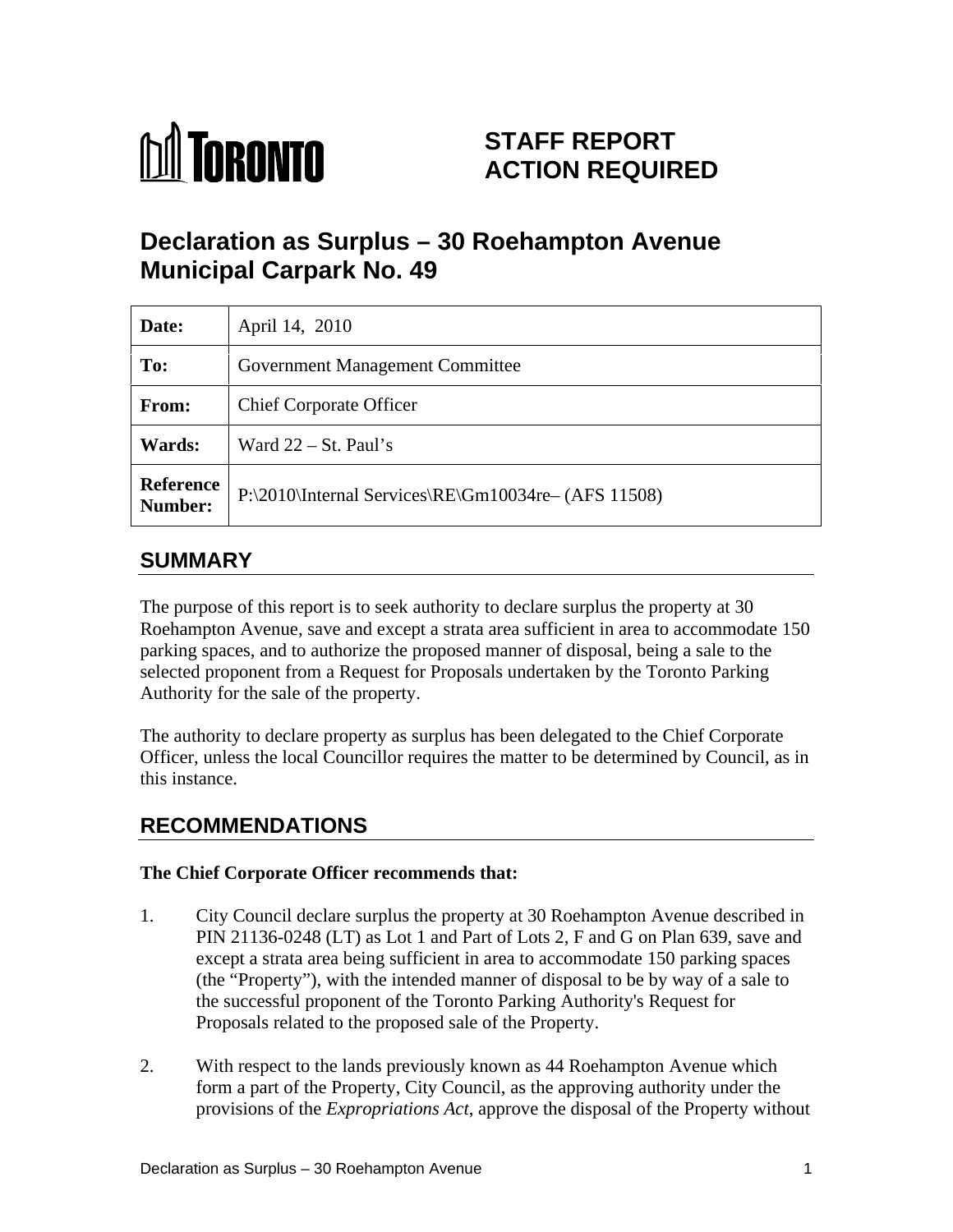giving the original owners from whom the 44 Roehampton Avenue lands were expropriated the first chance to repurchase those lands on the terms of the best offer received by the expropriating authority.

- 3. City Council authorize that all steps necessary to comply with the City's real estate disposal process as set out in Chapter 213 of the City of Toronto Municipal Code be taken.
- 4. City Council authorize the Toronto Parking Authority to negotiate the terms and conditions of a sale agreement with the selected proponent from the Request for Proposals, and report back thereon.
- 5. City Council authorize and direct the appropriate City Officials to take the necessary actions to give effect thereto.

#### **Financial Impact**

There is no financial impact from the declaration of surplus. Revenue for the Toronto Parking Authority will be generated from the eventual sale.

The Deputy City Manager and Chief Financial Officer has reviewed this report and agrees with the financial impact information.

#### **ISSUE BACKGROUND**

In 1959, the former City of Toronto Council authorized the establishment of a new municipal Carpark No. 49 on the north side of Roehampton Avenue, just east of Yonge Street, the acquisition of three properties and expropriation of 44 Roehampton Avenue to form part of the new carpark. Shortly after taking title to four (4) properties, buildings thereon were demolished and the carpark began operating 126 parking spaces. Carpark No. 49 is now municipally known as 30 Roehampton Avenue (the "Carpark Site").

### **COMMENTS**

In September 2008, TPA retained CB Richard Ellis Limited, Brokerage to offer the Property on the open market through a "Request for Proposals" (RFP) to redevelop the Carpark Site, including a sale of the development rights, under a stratified ownership arrangement, and the construction of a municipal parking facility having 150 parking spaces in a below and/or above grade parking garage, title to which will remain with the City.

In conjunction with the RFP, the TPA requested that a circulation to the City's Agencies, Boards, Commissions and Divisions be undertaken to identify any other municipal interest that need to be accommodated before proceeding to declare the Property surplus. Staff of the Affordable Housing Office has determined that there is no interest in the Property for affordable housing. No municipal interest was expressed. Accordingly, this report recommends that the Property be declared surplus. The proposed manner of sale will be to the successful proponent in the RFP. The Property Management Committee has reviewed this matter and concurs.